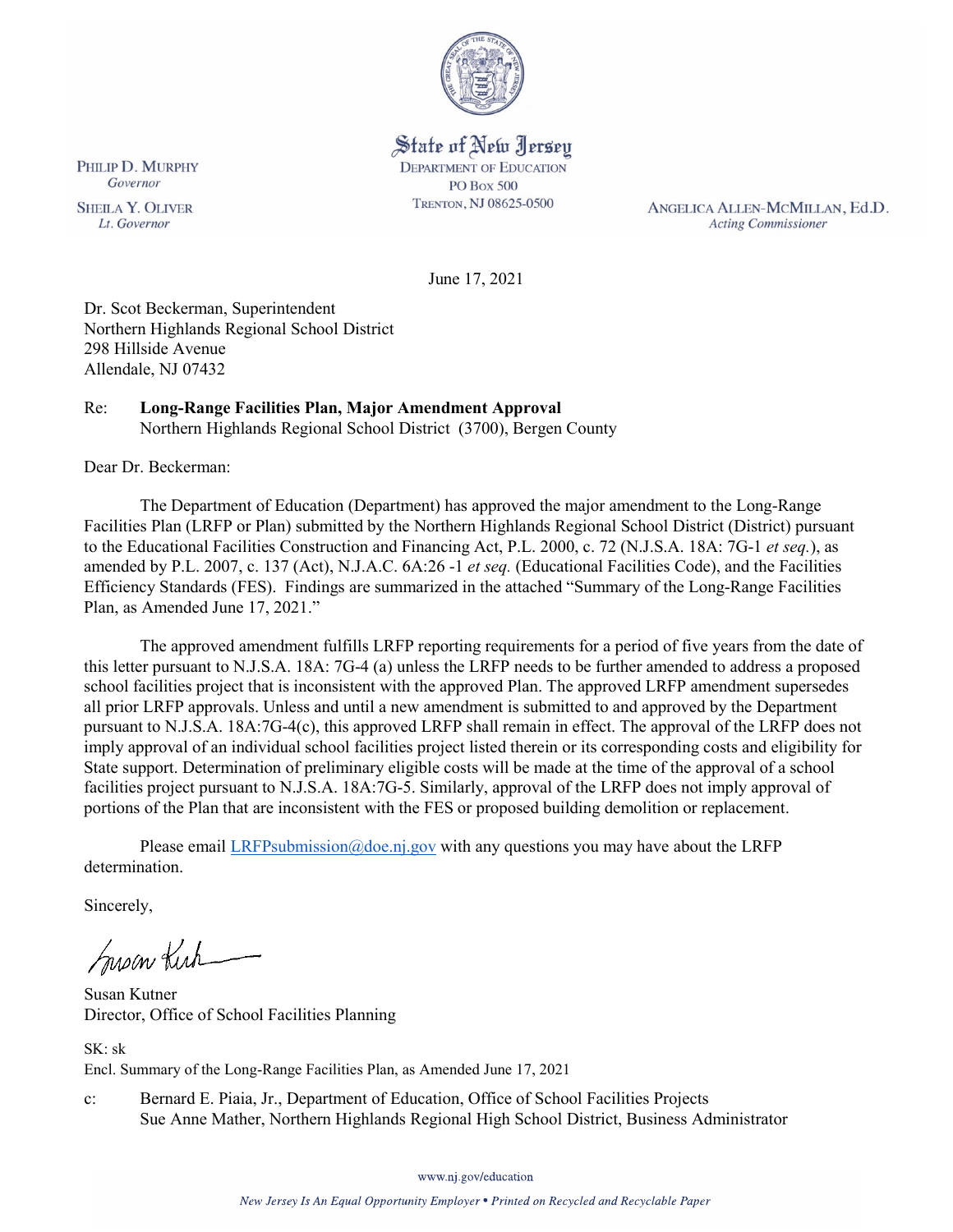# **Northern Highlands Regional School District (3700) Summary of the Long-Range Facilities Plan, as Amended June 17, 2021**

The Department of Education (Department) has completed its review of the major amendment to the Long-Range Facilities Plan (LRFP or Plan) submitted by the Northern Highlands Regional School District (District) pursuant to the Educational Facilities Construction and Financing Act, P.L. 2000, c. 72 (N.J.S.A. 18A: 7G-1 *et seq.*), as amended by P.L. 2007, c. 137 (Act), N.J.A.C. 6A:26-1 et seq. (Educational Facilities Code), and the Facilities Efficiency Standards (FES).

The following provides a summary of the District's approved amended LRFP. The summary is based on the standards set forth in the Act, the Educational Facilities Code, the FES, District-reported information in the Department's LRFP reporting system, and supporting documentation. The referenced reports in *italic* text are standard reports available on the Department's LRFP website.

### **1. Inventory Overview**

The District is classified as a Regular Operating District (ROD) for funding purposes. It provides services for students in grades 9-12.

The District identified existing and proposed schools, sites, buildings, rooms, and site amenities in its LRFP. Table 1 lists the number of existing and proposed district schools, sites, and buildings. Detailed information can be found in the *School Asset Inventory Report* and the *Site Asset Inventory Report.*

**As directed by the Department, school facilities projects that have received initial approval by the Department and have been approved by the voters, if applicable, are represented as "existing" in the LRFP.** Approved projects that include new construction and/or the reconfiguration/reassignment of existing program space are as follows: n/a.

|  |  | Table 1: Number of Schools, School Buildings, and Sites |  |
|--|--|---------------------------------------------------------|--|
|--|--|---------------------------------------------------------|--|

|                                              | <b>Existing</b> | <b>Proposed</b> |
|----------------------------------------------|-----------------|-----------------|
| Number of Schools (assigned DOE school code) |                 |                 |
| Number of School Buildings <sup>1</sup>      |                 |                 |
| Number of Non-School Buildings <sup>2</sup>  |                 |                 |
| Number of Vacant Buildings                   |                 |                 |
| Number of Sites                              |                 |                 |

*1 Includes district-owned buildings and long-term leases serving students in district-operated programs 2 Includes occupied district-owned buildings not associated with a school, such as administrative or utility buildings*

Based on the existing facilities inventory submitted by the District:

- Schools using leased buildings (short or long-term):  $n/a$
- Schools using temporary classroom units (TCUs), excluding TCUs supporting construction: n/a
- Vacant/unassigned school buildings:  $n/a$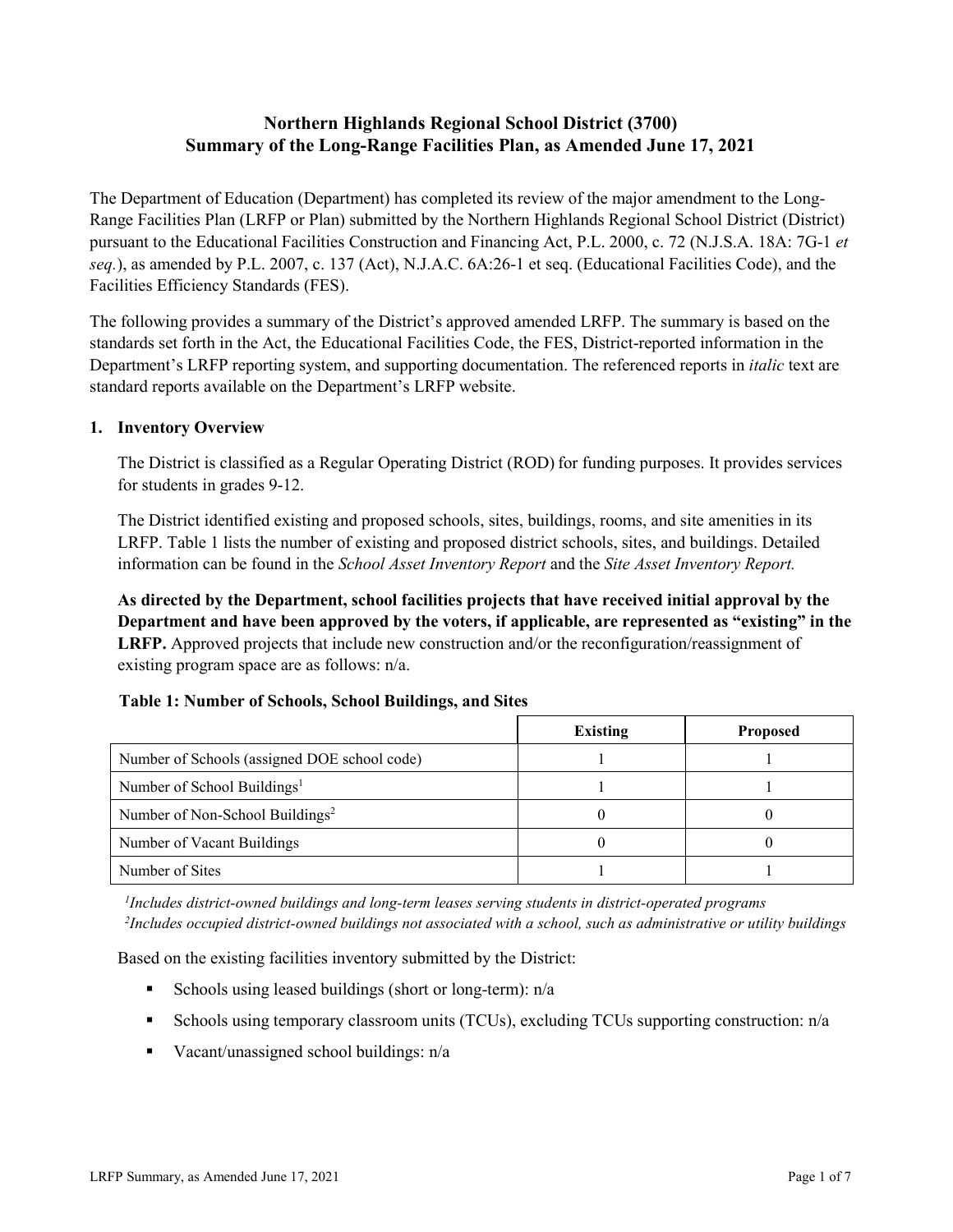**FINDINGS** The Department has determined that the proposed inventory is adequate for approval of the District's LRFP amendment. However, the LRFP determination does not imply approval of an individual school facilities project listed within the LRFP; the District must submit individual project applications for project approval.

# **2. District Enrollments**

The District determined the number of students, or "proposed enrollments," to be accommodated for LRFP planning purposes on a district-wide basis and in each school.

The Department minimally requires the submission of a standard cohort-survival projection using historic enrollment data from the Application for School State Aid (ASSA) or NJ Smart. The cohort-survival method projection method forecasts future students based upon the survival of the existing student population as it moves from grade to grade. A survival ratio of less than 1.00 indicates a loss of students, while a survival ratio of more than 1.00 indicates the class size is increasing. For example, if a survival ratio tracking first to second grade is computed to be 1.05, the grade size is increasing by 5% from one year to the next. The cohort-survival projection methodology works well for communities with stable demographic conditions. Atypical events impacting housing or enrollments, such as an economic downturn that halts new housing construction or the opening of a charter or private school, typically makes a cohort-survival projection less reliable.

#### **Proposed enrollments are based on a standard cohort-survival enrollment projection.**

Adequate supporting documentation was submitted to the Department to justify the proposed enrollments. Table 2 provides a comparison of existing and projected enrollments. All totals include special education students.

| <b>Grades</b>                | <b>Existing Enrollments</b><br>2020-21 | <b>District Proposed Enrollments</b><br>2023-24 |
|------------------------------|----------------------------------------|-------------------------------------------------|
| PK (excl. private providers) |                                        |                                                 |
| Grades K-5                   |                                        |                                                 |
| Grades 6-8                   |                                        |                                                 |
| Grades 9-12                  | 1,379                                  | 1,303                                           |
| <b>Totals</b>                | 1,379                                  | 1,303                                           |

#### **Table 2: Enrollments**

**FINDINGS** The Department has determined the District's proposed enrollments to be acceptable for approval of the District's LRFP amendment. The Department will require a current enrollment projection at the time an application for a school facilities project is submitted incorporating the District's most recent enrollments in order to verify that the LRFP's planned capacity is appropriate for the updated enrollments.

#### **3. District Practices Capacity**

Based on information provided in the room inventories, *District Practices Capacity* was calculated for each school building to determine whether adequate capacity is proposed for the projected enrollments based on district scheduling and class size practices. The capacity totals assume instructional buildings can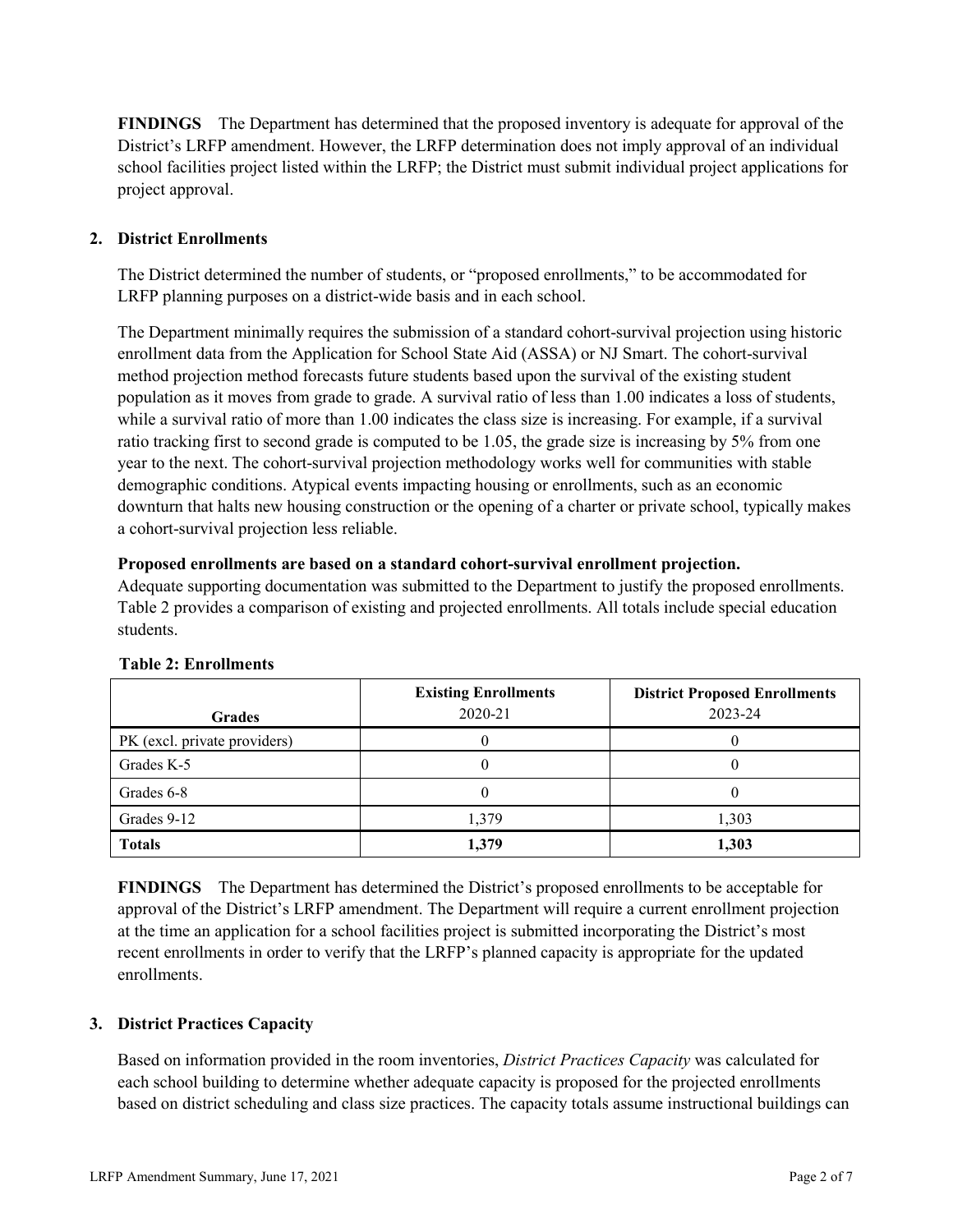be fully utilized regardless of school sending areas, transportation, and other operational issues. The calculations only consider district-owned buildings and long-term leases; short term leases and temporary buildings are excluded. A capacity utilization factor of 90% for classrooms serving grades K-8 and 85% for classrooms serving grades 9-12 is applied in accordance with the FES. No capacity utilization factor is applied to preschool classrooms.

In certain cases, districts may achieve adequate District Practices Capacity to accommodate enrollments but provide inadequate square feet per student in accordance with the FES, resulting in educational adequacy issues and "Unhoused Students." Unhoused students are considered in the "Functional Capacity" calculations used to determine potential State support for school facilities projects and are analyzed in Section 4.

Table 3 provides a summary of proposed enrollments and existing and proposed District-wide capacities. Detailed information can be found in the LRFP website reports titled *FES and District Practices Capacity Report, Existing Rooms Inventory Report, and Proposed Rooms Inventory Report.*

| <b>Grades</b>     | <b>Proposed</b><br><b>Enrollments</b> | <b>Existing</b><br><b>District</b><br><b>Practices</b><br>Capacity | <b>Existing</b><br>Deviation* | <b>Proposed</b><br><b>District</b><br><b>Practices</b><br>Capacity | <b>Proposed</b><br>Deviation* |
|-------------------|---------------------------------------|--------------------------------------------------------------------|-------------------------------|--------------------------------------------------------------------|-------------------------------|
| Elementary (PK-5) | $\boldsymbol{0}$                      | 0.00                                                               | 0.00                          | 0.00                                                               | 0.00                          |
| Middle $(6-8)$    | $\boldsymbol{0}$                      | 0.00                                                               | 0.00                          | 0.00                                                               | 0.00                          |
| High $(9-12)$     | 1,303                                 | 1,545.30                                                           | 242.30                        | 1,586.10                                                           | 283.10                        |
| <b>Totals</b>     | 1,303                                 | 1,545.30                                                           | 242.30                        | 1,586.10                                                           | 283.10                        |

**Table 3: District Practices Capacity Analysis**

*\* Positive numbers signify surplus capacity; negative numbers signify inadequate capacity. Negative values for District Practices capacity are acceptable for approval if proposed enrollments do not exceed 100% capacity utilization.*

Considerations:

- **Based on the proposed enrollments and existing room inventories, the District is projected to have** inadequate capacity for the following grade groups, assuming all school buildings can be fully utilized: n/a
- Adequate justification has been provided by the District if the proposed capacity for a school significantly deviates from the proposed enrollments. Generally, surplus capacity is acceptable for LRFP approval if additional capacity is not proposed through new construction.

**FINDINGS**The Department has determined that proposed District capacity, in accordance with the proposed enrollments, is adequate for approval of the District's LRFP amendment. The Department will require a current enrollment projection at the time an application for a school facilities project is submitted, incorporating the District's most recent Fall Enrollment Report, in order to verify that the LRFP's planned capacity meets the District's updated enrollments.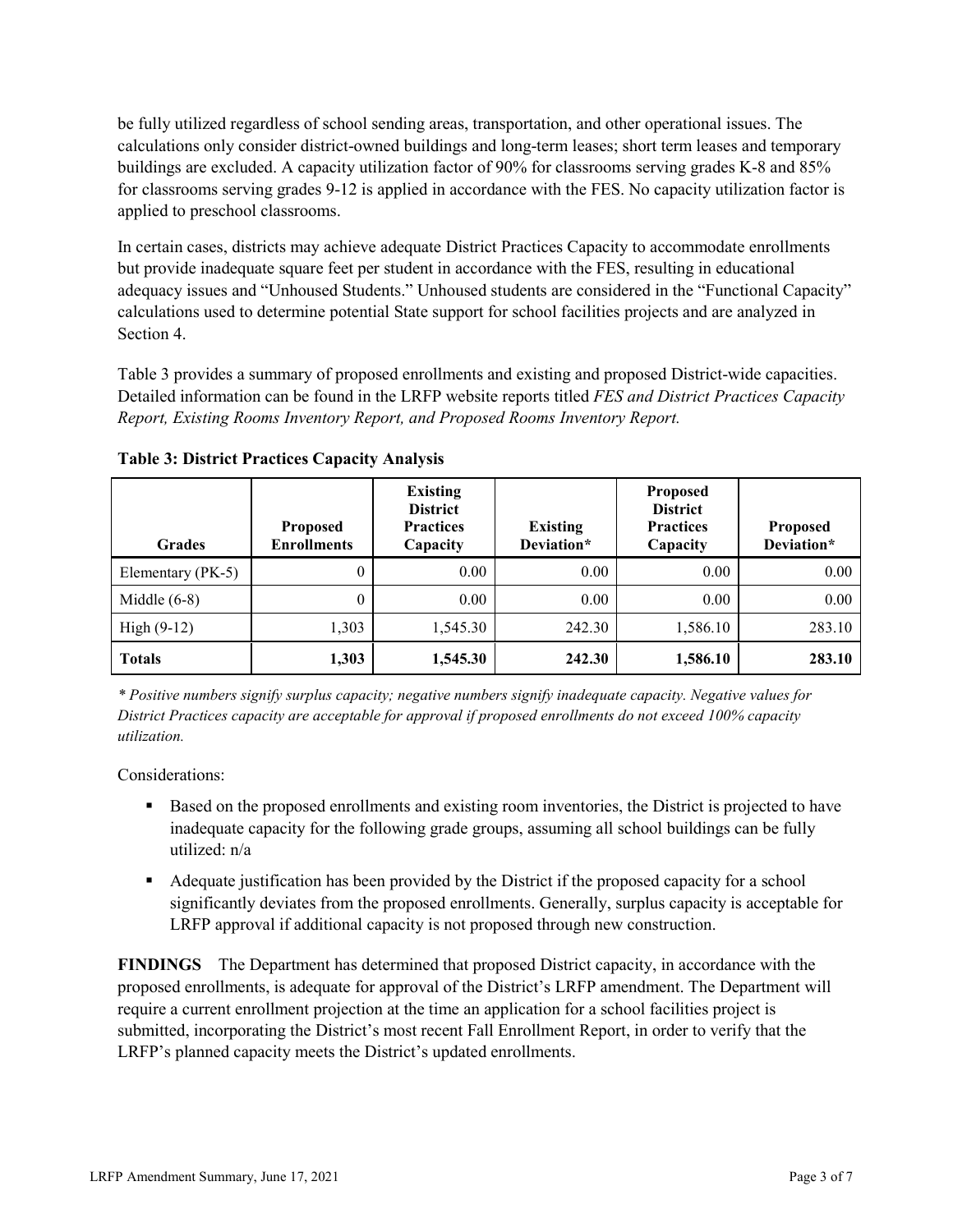### **4. New Construction Funding Eligibility**

*Functional Capacity* was calculated and compared to the proposed enrollments to provide a **preliminary estimate** of Unhoused Students and new construction funding eligibility. **Final determinations will be made at the time of project application approvals.**

*Functional Capacity* is the adjusted gross square footage of a school building *(total gross square feet minus excluded space)* divided by the minimum area allowance per full-time equivalent student for the grade level contained therein. *Unhoused Students* is the number of students projected to be enrolled in the District that exceeds the Functional Capacity of the District's schools pursuant to N.J.A.C. 6A:26-2.2(c). *Excluded Square Feet* includes (1) square footage exceeding the FES for any pre-kindergarten, kindergarten, general education, or self-contained special education classroom; (2) grossing factor square footage *(corridors, stairs, mechanical rooms, etc.)* that exceeds the FES allowance, and (3) square feet proposed to be demolished or discontinued from use. Excluded square feet may be revised during the review process for individual school facilities projects.

Table 4 provides a preliminary assessment of the Functional Capacity, Unhoused Students, and Estimated Maximum Approved Area for Unhoused Students for each FES grade group. The calculations exclude temporary facilities and short-term leased buildings. School buildings proposed for whole or partial demolition or reassignment to a non-school use are excluded from the calculations pending project application review. If a building is proposed to be reassigned to a different school, the square footage is applied to the proposed grades after reassignment. Buildings that are not assigned to a school are excluded from the calculations. In addition, only preschool students eligible for state funding (former ECPA students) are included. Detailed information concerning the calculations can be found in the *Functional Capacity and Unhoused Students Report* and the *Excluded Square Footage Report.*

|                                                | <b>PK/K-5</b> | $6 - 8$  | $9 - 12$ | <b>Total</b> |
|------------------------------------------------|---------------|----------|----------|--------------|
| PK Eligible Students/K-12 Proposed Enrollments | $\theta$      | $\theta$ | 1,303    |              |
| FES Area Allowance (SF/student)                | 125.00        | 134.00   | 151.00   |              |
| <b>Prior to Completion of Proposed Work:</b>   |               |          |          |              |
| <b>Existing Gross Square Feet</b>              | $\theta$      | $\theta$ | 264,762  | 264,762      |
| Adjusted Gross Square Feet                     | $\theta$      | $\theta$ | 249,219  | 249,219      |
| <b>Adjusted Functional Capacity</b>            | 0.00          | 0.00     | 1,650.46 |              |
| Unhoused Students                              | 0.00          | 0.00     | 0.00     |              |
| Est. Max. Area for Unhoused Students           | 0.00          | 0.00     | 0.00     |              |
| <b>After Completion of Proposed Work:</b>      |               |          |          |              |
| Gross Square Feet                              | $\theta$      | $\theta$ | 264,762  | 264,762      |
| New Gross Square Feet                          | $\theta$      | $\theta$ | $\Omega$ | $\theta$     |
| Adjusted Gross Square Feet                     | $\Omega$      | $\Omega$ | 249,219  | 249,219      |
| Functional Capacity                            | 0.00          | 0.00     | 1,650.46 |              |
| Unhoused Students after Construction           | 0.00          | 0.00     | 0.00     |              |
| Est. Max. Area Remaining                       | 0.00          | 0.00     | 0.00     |              |

| Table 4: Estimated Maximum Approved Area for Unhoused Students |  |  |
|----------------------------------------------------------------|--|--|
|----------------------------------------------------------------|--|--|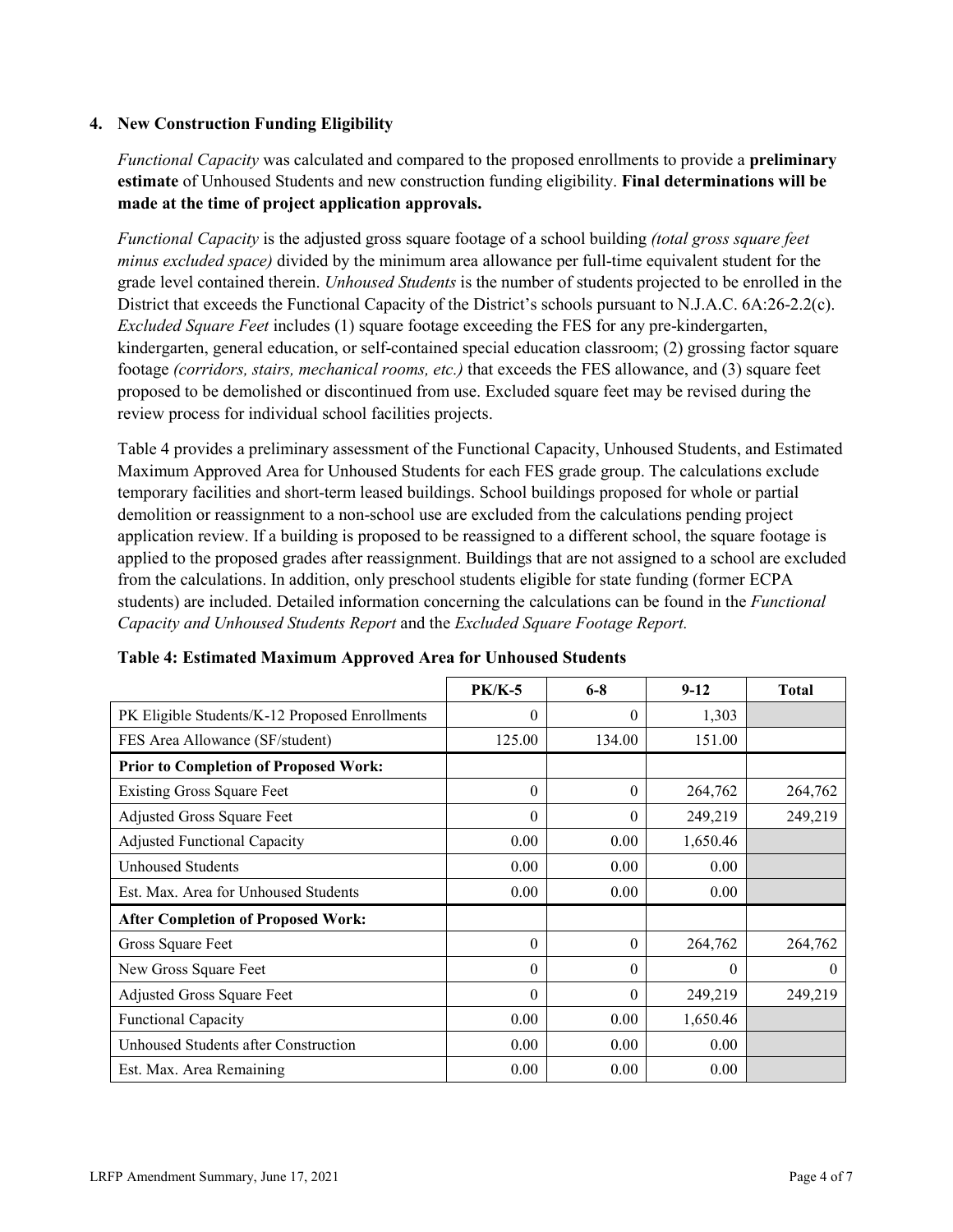Facilities used for non-instructional or non-educational purposes are ineligible for State support under the Act. However, projects for such facilities shall be reviewed by the Department to determine whether they are consistent with the District's LRFP and whether the facility, if it is to house students (full or part time) conforms to educational adequacy requirements. These projects shall conform to all applicable statutes and regulations.

Estimated costs represented in the LRFP by the District are for capital planning purposes only. The estimates are not intended to represent preliminary eligible costs or final eligible costs of approved school facilities projects.

Considerations:

- The District does not have approved projects pending completion, as noted in Section 1, that impact the Functional Capacity calculations.
- The Functional Capacity calculations *exclude* square feet proposed for demolition or discontinuation for the following FES grade groups and school buildings pending a feasibility study and project review: n/a.
- Based on the preliminary assessment, the District has Unhoused Students prior to the completion of proposed work for the following FES grade groups: n/a.
- New construction is proposed for the following FES grade groups:  $n/a$ .
- **Proposed new construction exceeds the estimated maximum area allowance for Unhoused** Students prior to the completion of the proposed work for the following grade groups: n/a.
- The District, based on the preliminary LRFP assessment, will not have Unhoused Students after completion of the proposed LRFP work. If the District is projected to have Unhoused Students, adequate justification has been provided to confirm educational adequacy in accordance with Section 6 of this determination.

**FINDINGS** Functional Capacity and Unhoused Students calculated in the LRFP are preliminary estimates. Preliminary Eligible Costs (PEC) and Final Eligible Costs (FEC) will be included in the review process for specific school facilities projects. A feasibility study undertaken by the District is required if building demolition or replacement is proposed per N.J.A.C. 6A:26-2.3(b)(10).

# **5. Proposed Work**

The District assessed program space, capacity, and physical plant deficiencies to determine corrective actions. Capital maintenance, or *"system actions,"* address physical plant deficiencies due to operational, building code, and /or life cycle issues. Inventory changes, or *"inventory actions,*" add, alter, or eliminate sites, site amenities, buildings, and/or rooms.

The Act (N.J.S.A. 18A:7G-7b) provides that all school facilities shall be deemed suitable for rehabilitation unless a pre-construction evaluation undertaken by the District demonstrates to the satisfaction of the Commissioner that the structure might pose a risk to the safety of the occupants even after rehabilitation or that rehabilitation is not cost-effective. Pursuant to N.J.A.C. 6A:26-2.3(b)(10), the Commissioner may identify school facilities for which new construction is proposed in lieu of rehabilitation for which it appears from the information presented that new construction is justified, provided, however, that for such school facilities so identified, the District must submit a feasibility study as part of the application for the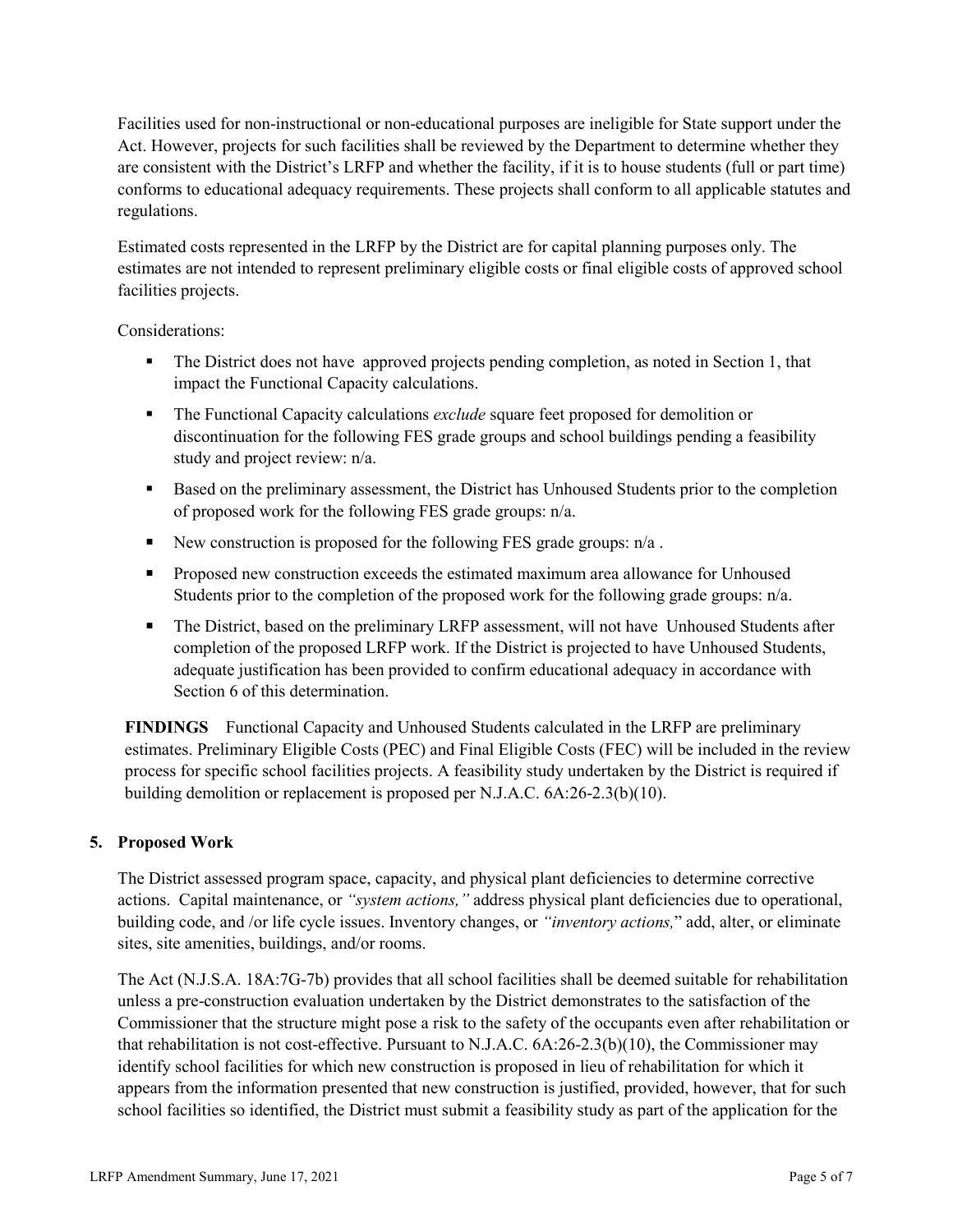specific school facilities project. The cost of each proposed building replacement is compared to the cost of additions or rehabilitation required to eliminate health and safety deficiencies and to achieve the District's programmatic model.

Table 5 lists the scope of work proposed for each school based on the building(s) serving their student population. Proposed inventory changes are described in the LRFP website reports titled *"School Asset Inventory Report and "Proposed Room Inventory Report."* Information concerning proposed systems work, or capital maintenance can be found in the "LRFP Systems Actions Summary Report".

With the completion of the proposed work, the following schools are proposed to be eliminated: n/a; the following schools are proposed to be added: n/a.

| <b>Proposed Scope of Work</b>                                                                  | <b>Applicable Schools</b>            |
|------------------------------------------------------------------------------------------------|--------------------------------------|
| Renovation only (no new construction)                                                          |                                      |
| System actions only (no inventory actions)                                                     | n/a                                  |
| Existing inventory actions only (no systems actions)                                           | n/a                                  |
| Systems and inventory changes                                                                  | Northern Highlands Regional HS (050) |
| <b>New construction</b>                                                                        |                                      |
| Building addition only (no systems or existing inventory actions)                              | n/a                                  |
| Renovation and building addition (system, existing inventory,<br>and new construction actions) | n/a                                  |
| New building on existing site                                                                  | n/a                                  |
| New building on new or expanded site                                                           | n/a                                  |
| Site and building disposal (in addition to above scopes)                                       |                                      |
| Partial building demolition                                                                    | n/a                                  |
| Whole building demolition                                                                      | n/a                                  |
| Site and building disposal or discontinuation of use                                           | n/a                                  |

**Table 5. School Building Scope of Work**

**FINDINGS** The Department has determined that the proposed work is adequate for approval of the District's LRFP amendment. However, Department approval of proposed work in the LRFP does not imply the District may proceed with a school facilities project. The District must submit individual project applications with cost estimates for Department project approval. Both school facilities project approval and other capital project review require consistency with the District's approved LRFP.

#### **6. Proposed Room Inventories and the Facilities Efficiency Standards**

The District's proposed school buildings were evaluated to assess general educational adequacy in terms of compliance with the FES area allowance pursuant to N.J.A.C. 6A:26-2.2 and 2.3.

District schools proposed to provide less square feet per student than the FES after the completion of proposed work as indicated in Table 5 are as follows: n/a

**FINDINGS** The Department has determined that the District's proposed room inventories are adequate for LRFP approval. If school(s) are proposed to provide less square feet per student than the FES area allowance, the District has provided justification indicating that the educational adequacy of the facility